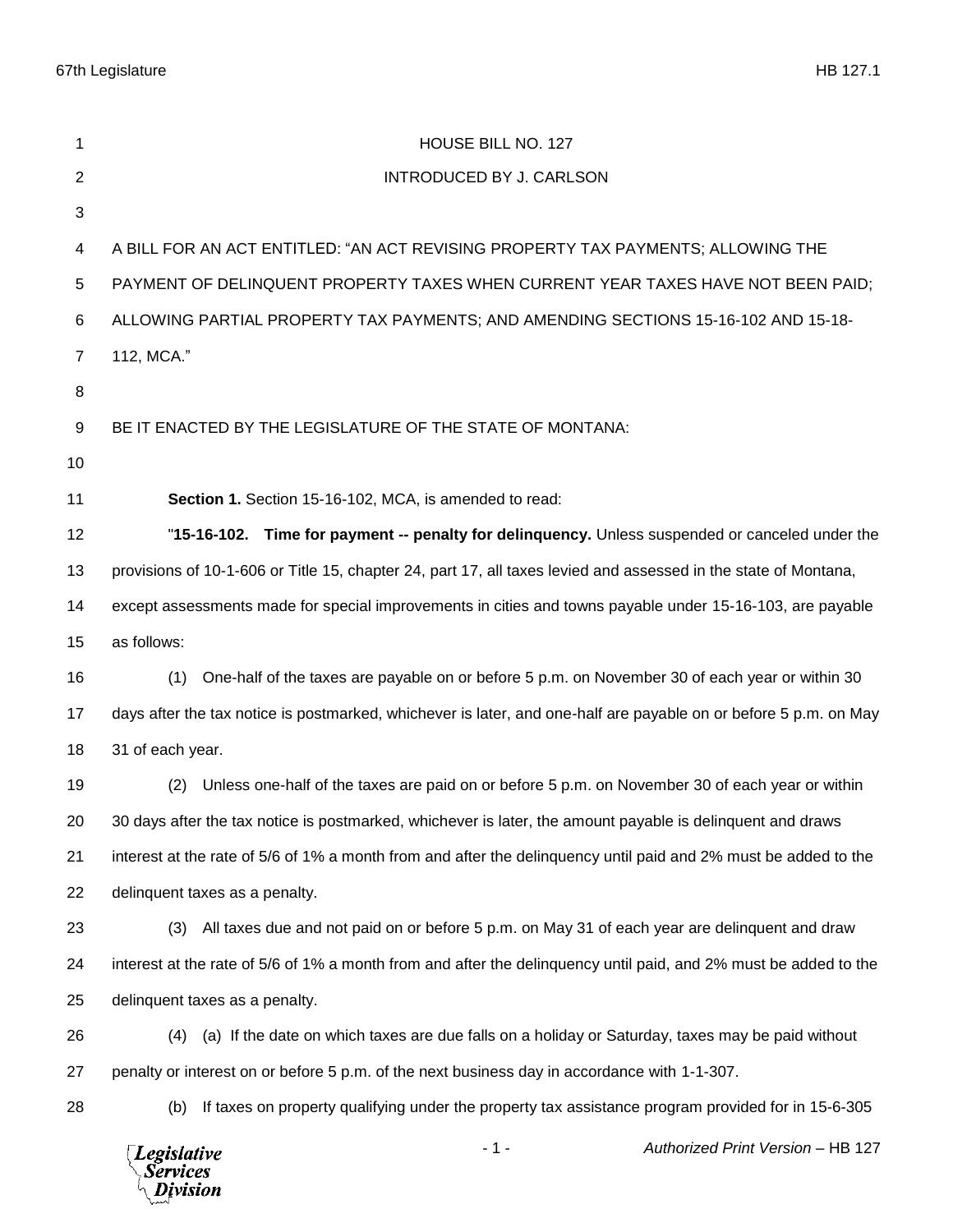## 67th Legislature HB 127.1

 are paid within 20 calendar days of the date on which the taxes are due, the taxes may be paid without penalty or interest. If a tax payment is made later than 20 days after the taxes were due, the penalty must be paid and interest accrues from the date on which the taxes were due.

- (5) (a) A taxpayer may pay current year taxes without paying delinquent taxes. The county treasurer 5 shall accept a partial payment equal to the delinquent taxes, including penalty and interest, for one or more full tax years if taxes currently due for the current tax year have been paid for current year taxes or delinquent taxes. A partial payment may not be less than the greater of \$10 or 10% of the total amount of tax, penalty, and interest due for the tax year to which the partial payment is applied. A partial payment must be credited to the tax year for which the payment is made, and penalty and interest must be computed only on the tax remaining unpaid. Payment of taxes for delinquent taxes must be applied to the taxes that have been delinquent the longest. The payment of taxes for the current tax year is not a redemption of the property tax lien for any delinquent tax year. (b) A payment by a co-owner of an undivided ownership interest that is subject to a separate assessment otherwise meeting the requirements of subsection (5)(a) is not a partial payment. (6) The penalty and interest on delinquent assessment payments for specific parcels of land may be waived by resolution of the city council. A copy of the resolution must be certified to the county treasurer. (7) If the department revises an assessment that results in an additional tax of \$5 or less, an additional tax is not owed and a new tax bill does not need to be prepared. (8) The county treasurer may accept a partial payment of centrally assessed property taxes as provided in 76-3-207." **Section 2.** Section 15-18-112, MCA, is amended to read: "**15-18-112. Redemption from property tax lien -- lien on interest in property for taxes paid.** (1) (a) Except as provided in subsections (1)(b) and (4), in all cases in which a property tax lien has been assigned, the assignee may pay the subsequent taxes assessed against the property on or after June 1 and prior to July 31 if the taxes have not been paid by the property owner. (b) If the property qualifies for the property tax assistance program provided for in 15-6-305 and the
- taxes have not been paid by the property owner, the subsequent taxes may be paid after the time period